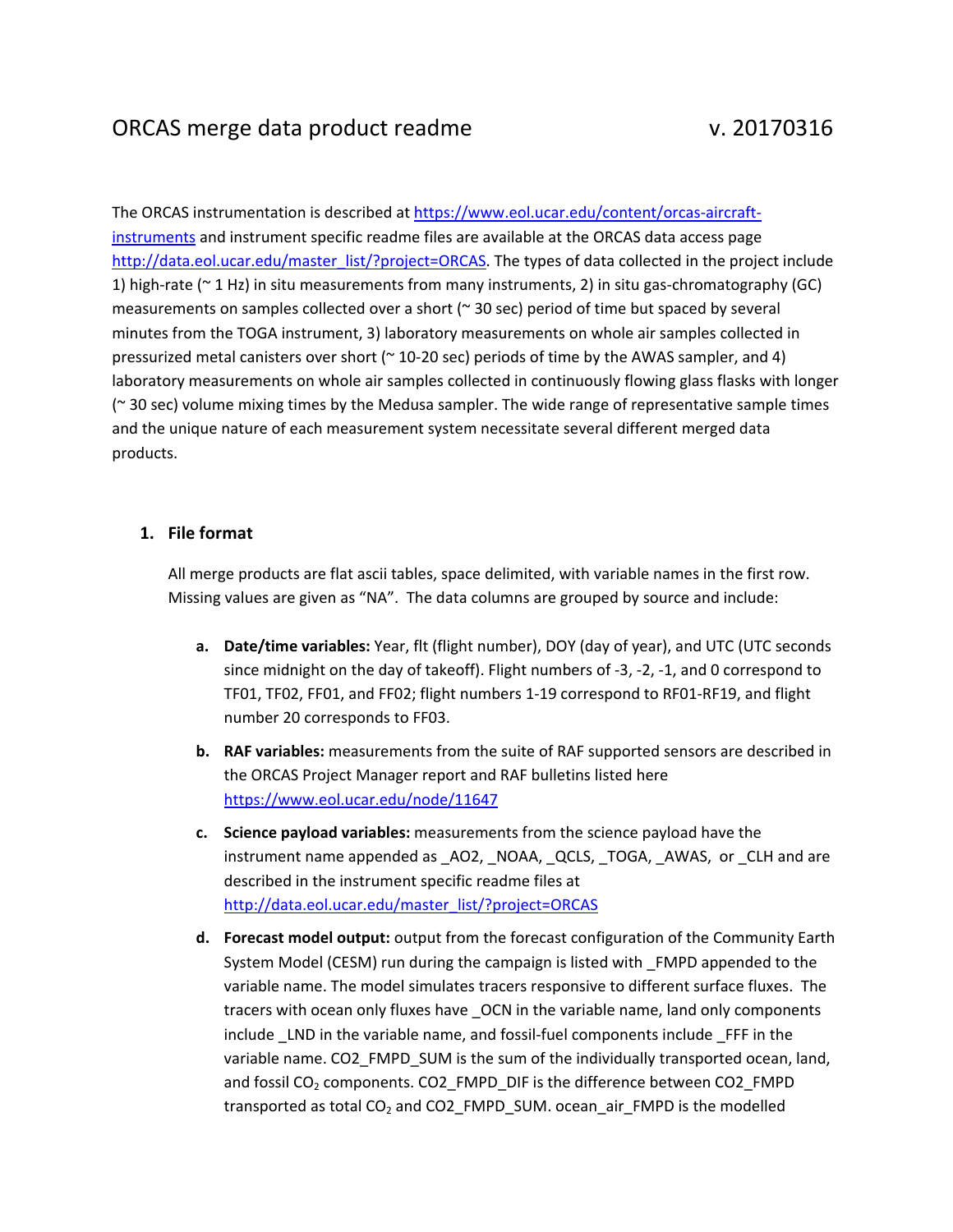fraction of air that made most recent surface contact with ocean rather than land. socn\_air\_FMPD is the modelled fraction of air that made most recent surface contact with the Southern Ocean.

- **e. Profile numbers:** The merge products include an "n.prof" variable sequentially numbering all 215 vertical profile maneuvers in the campaign. A value of 0 for n.prof indicates times between profiles.
- **f. .X "recommended" variables:** The merge products include the variables CO2.X, CH4.X, CO.X, and H2O.X, which represent the recommended values to use in the case of multiple instruments measuring the same gas.
	- CO2.X is a copy of CO2\_NOAA for all flights where CO2\_NOAA is available, CO2\_QCLS on TF01, and CO2\_AO2 on FF01 and FF02.
	- CH4.X is a copy of CH4\_NOAA for all flights where CH4\_NOAA is available, and CH4\_QCLS for the first half of TF01.
	- CO.X is a copy of CO\_QCLS for all flights where CO\_QCLS is available, and CO\_NOAA for the first 1/3 of RF01 and all of flights RF05, RF10, RF13, RF15, RF16, and FF03.
	- H2O.X is a copy of VMR\_VXL for all flights.

# **2. Merge products**

- **a. ORCASall.merge10.tbl:** All high‐rate in situ data, averaged by 10 second bins. The "UTC" variable corresponds to the mean of the 10 sec interval used for averaging. We recommend using this file for analyses of high rate species, as time matching and sensor precision are better at 10 sec than 1‐Hz, without significant loss of information. The n.prof column gives medians of the 1‐Hz n.prof values to avoid non integer values at profile edges.
- **b. ORCASall.merge.tbl:** All high‐rate in situ data, at 1 Hz resolution. This file is provided should users require 1 Hz data, but care should be taken as it is generally not possible to match inlet tubing delays at this time resolution for instruments located in the cabin.
- **c. ORCASall.merge60.tbl, ORCASall.merge60n.tbl, and ORCASall.merge60sd.tbl:** All high‐ rate in situ data, averaged by 60 second bins. These files may be of a more manageable size for some users, and with better precision from averaging for many species, however with a nominal GV ascent/descent rate of 500 m per minute, some fine atmospheric structure will be lost in the averaging. The n.prof column gives medians of the 1‐Hz n.prof values to avoid non integer values at profile edges. ORCASall.merge60n.tbl gives the number of 1‐Hz values used for each variable within each minute while ORCASall.merge60sd.tbl gives the standard deviation of 1‐Hz values for each variable within each minute. ORCASall.merge60wt.tbl and ORCASall.merge60sd.tbl may be useful for filtering ORCASall.merge60.tbl to exclude data points with very little or highly variable corresponding 1‐Hz data.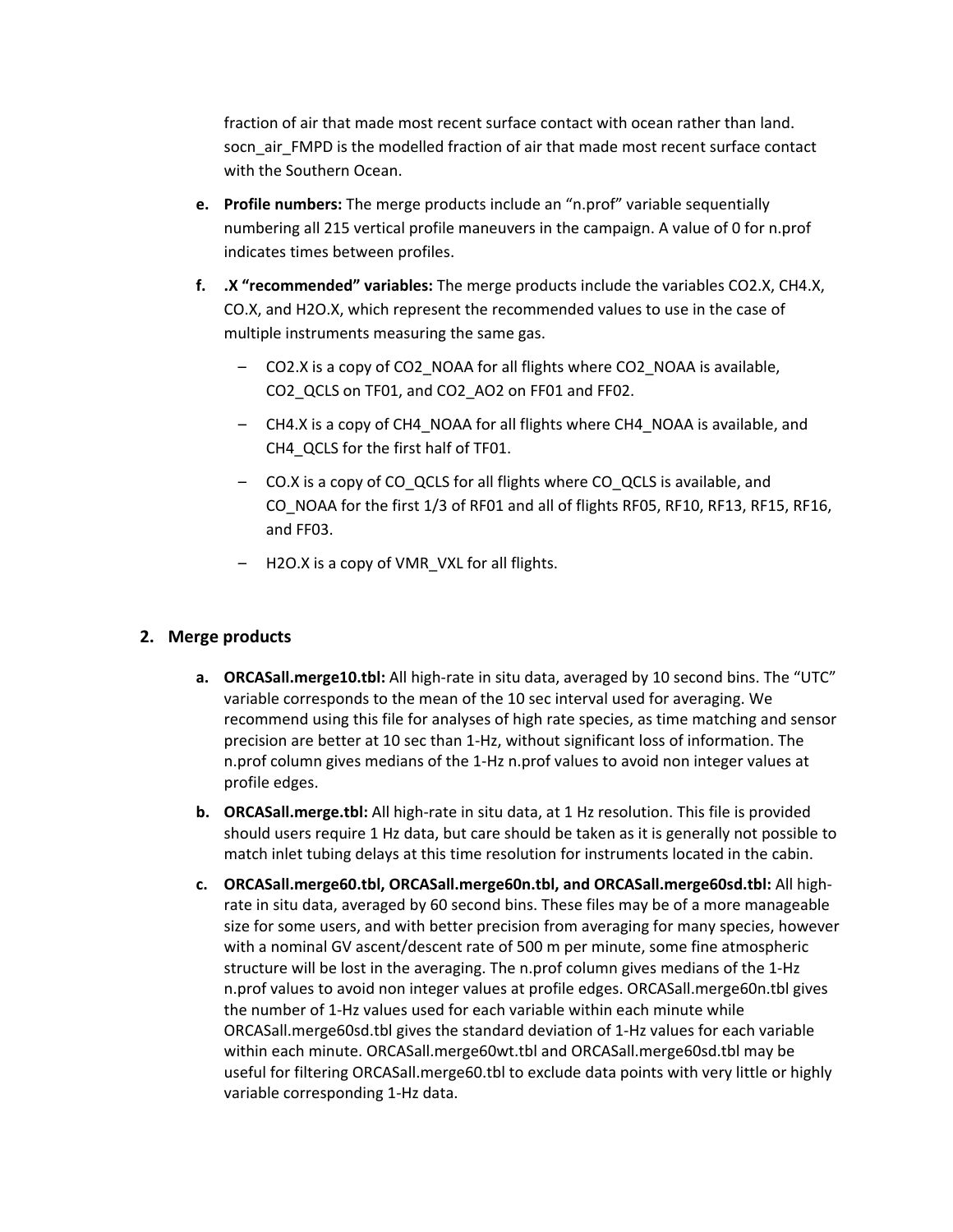### **d. ORCASall.mergeTOGA.tbl, ORCASall.mergeTOGAwt.tbl, and**

**ORCASall.mergeTOGAsd.tbl:** All high-rate in situ data, averaged between the start and stop times of each discrete TOGA sample. Values in columns to the right of the n.prof column come directly from the individual flight TOGA files, while values in columns to the left of the n.prof column are means of 1‐Hz data. The n.prof column gives medians of the 1‐Hz n.prof values to avoid non integer values at profile edges. Values of ‐888 indicate concentrations below the instrumental limit of detection. ORCASall.mergeTOGAwt.tbl gives the fraction of 1‐Hz values available for each variable within each TOGA sample period while ORCASall.mergeTOGAsd.tbl gives the standard deviation of 1‐Hz values for each variable within each TOGA sample period. ORCASall.mergeTOGAwt.tbl and ORCASall.mergeTOGAsd.tbl may be useful for filtering ORCASall.mergeTOGA.tbl to exclude data points with very little or highly variable corresponding 1‐Hz data.

### **e. ORCASall.mergeAWAS.tbl, ORCASall.mergeAWASwt.tbl, and**

**ORCASall.mergeAWASsd.tbl:** All high-rate in situ data, averaged between the start and stop times of each discrete AWAS sample. Values in columns to the right of the n.prof column come directly from the AWAS data file, while values in columns to the left of the n.prof column are means of 1‐Hz data. The n.prof column gives medians of the 1‐Hz n.prof values to avoid non integer values at profile edges. Values of ‐8888 indicate concentrations below the instrumental limit of detection. ORCASall.mergeAWASwt.tbl gives the fraction of 1‐Hz values available for each variable within each AWAS sample period while ORCASall.mergeAWASsd.tbl gives the standard deviation of 1‐Hz values for each variable within each AWAS sample period. ORCASall.mergeAWASwt.tbl and ORCASall.mergeAWASsd.tbl may be useful for filtering ORCASall.mergeAWAS.tbl to exclude data points with very little or highly variable corresponding 1‐Hz data.

**f. ORCASall.mergeMED.tbl:** All high‐rate in situ data, weighted and averaged according to the Medusa flask sampling kernel for each flask. The Medusa flask sampler collects air into glass flasks that are continuously purged at a controlled flow and pressure with a mixing time of around 30 sec and a representative sampling kernel that drops off exponentially with a several‐minute tail. Values in columns to the left of the UTC column come directly from the individual flight Medusa files, with the exception that MED\_CO2 has been adjusted for differences between the Scripps  $O<sub>2</sub>$  Laboratory and WMO X2007  $CO<sub>2</sub>$  scales, on the basis of cylinders measured by both Scripps and NOAA. The equation for this adjustment is:

SIO\_to\_WMO = ‐ 0.00001796 \* MED\_CO2^2 + 0.0101942 \* MED\_CO2 ‐ 1.083

Where MED\_CO2 is from the individual flight Medusa files on the Scripps  $O<sub>2</sub>$  Laboratory CO2 scale, and the adjustment at 400 ppm equals +0.12 ppm. Values from the UTC column to the n.prof column are weighted means of 1‐Hz data. Columns to the right of the n.prof column with the variable name prefix "wt." give the weighted fraction of 1‐Hz data available for each variable within each Medusa sample averaging period. These